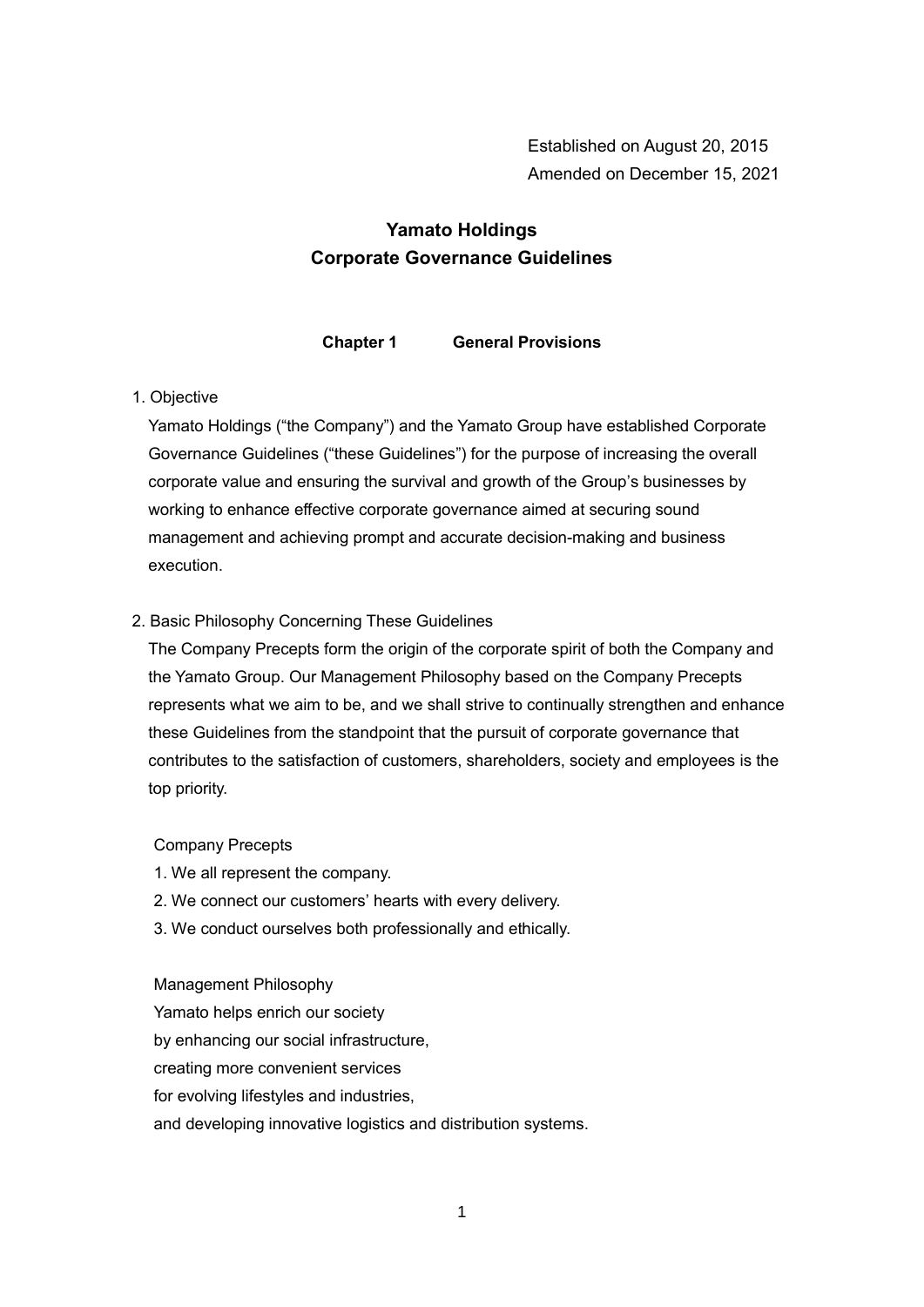# 3. Establishment, Amendment and Abolishment

These Guidelines shall be established, amended or abolished following a resolution by the Board of Directors.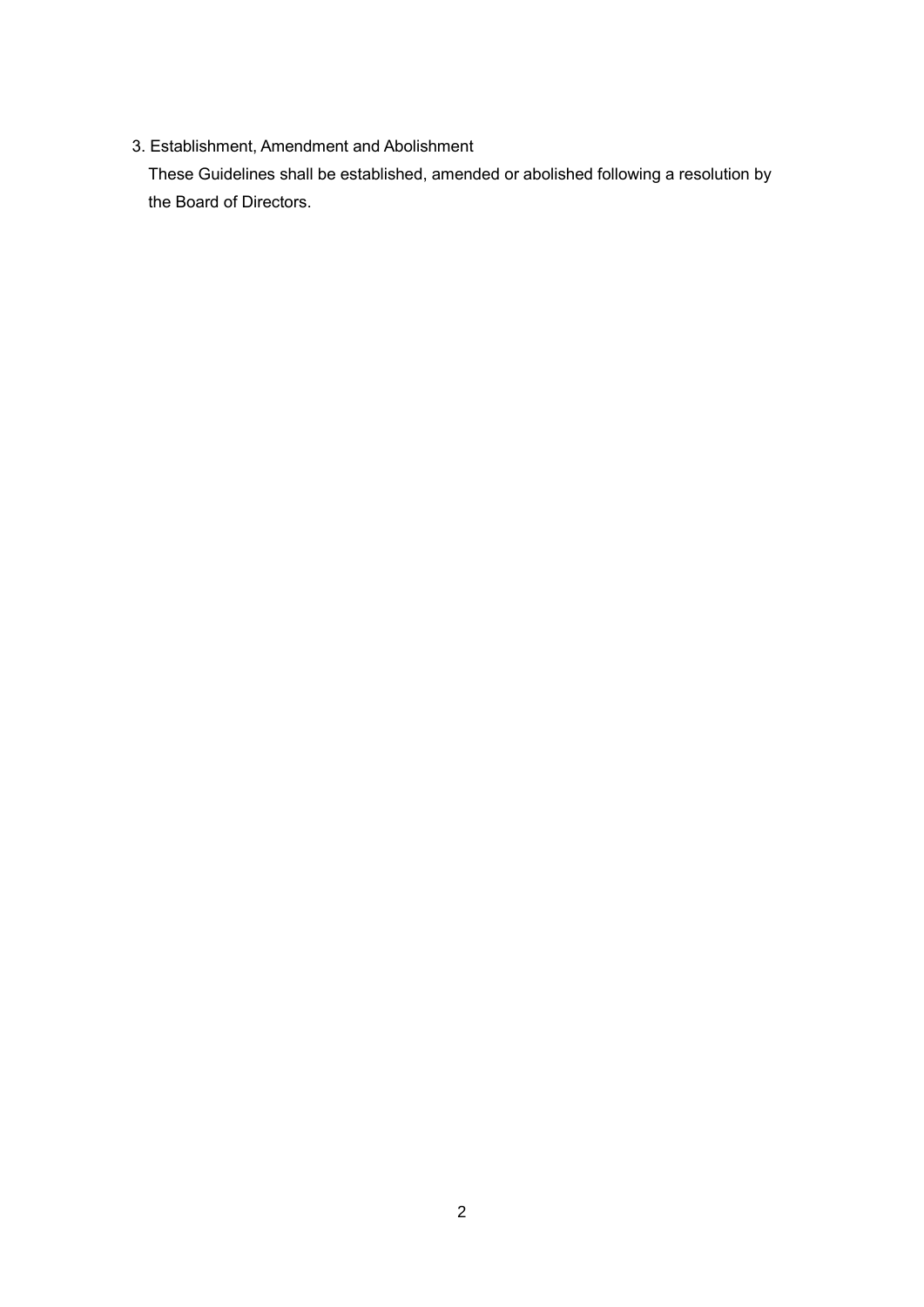#### **Chapter 2 Relationships with Stakeholders**

#### 1. Ensuring Shareholders' Rights and Equality

We shall strive to effectively ensure that all shareholders are treated equally through dialogue and information disclosure. We shall proactively disclose information and provide sufficient explanations about matters that may impact shareholders' interests, thereby creating an environment that protects the rights of shareholders and allows shareholders to appropriately exercise rights.

(1) Protecting Rights at General Meeting of Shareholders

The General Meeting of Shareholders is the Company's topmost decision-making body and comprises shareholders with voting rights, as well as being an important opportunity to engage in constructive dialogue with shareholders. Based on the recognition stated above, the Company shall set the date, time and location of the General Meeting of Shareholders so that as many shareholders as possible are able to attend the meeting. We shall establish an environment where shareholders unable to attend are able to exercise their voting rights by mail or via the Internet.

1) Provision of Information

To allow shareholders to sufficiently study agenda items of the General Meeting of Shareholders and exercise their voting rights properly, we shall include information thought to be necessary in the Notice of the General Meeting of Shareholders as well as post such information on TDnet and the Company's website in an appropriate manner.

2) Clarification of Procedures for Exercising Rights

By explicitly stating the procedures for exercising shareholder rights in the "Regulations for the Handling of Shares," we shall prevent arbitrary management by the Company and fully make sure that shareholders are not hindered from exercising their rights. With respect to the rights recognized for minority shareholders, we shall establish a detailed method for exercising rights so that these rights may be exercised appropriately. These regulations shall be available on the Company's website for shareholders to view at any time.

- 3) Creating an Environment for the Smooth Exercise of Voting Rights
	- The Company shall avoid holding the General Meeting of Shareholders on a date that many other companies are also holding their general shareholders' meetings, so that as many shareholders as possible are able to exercise their voting rights appropriately.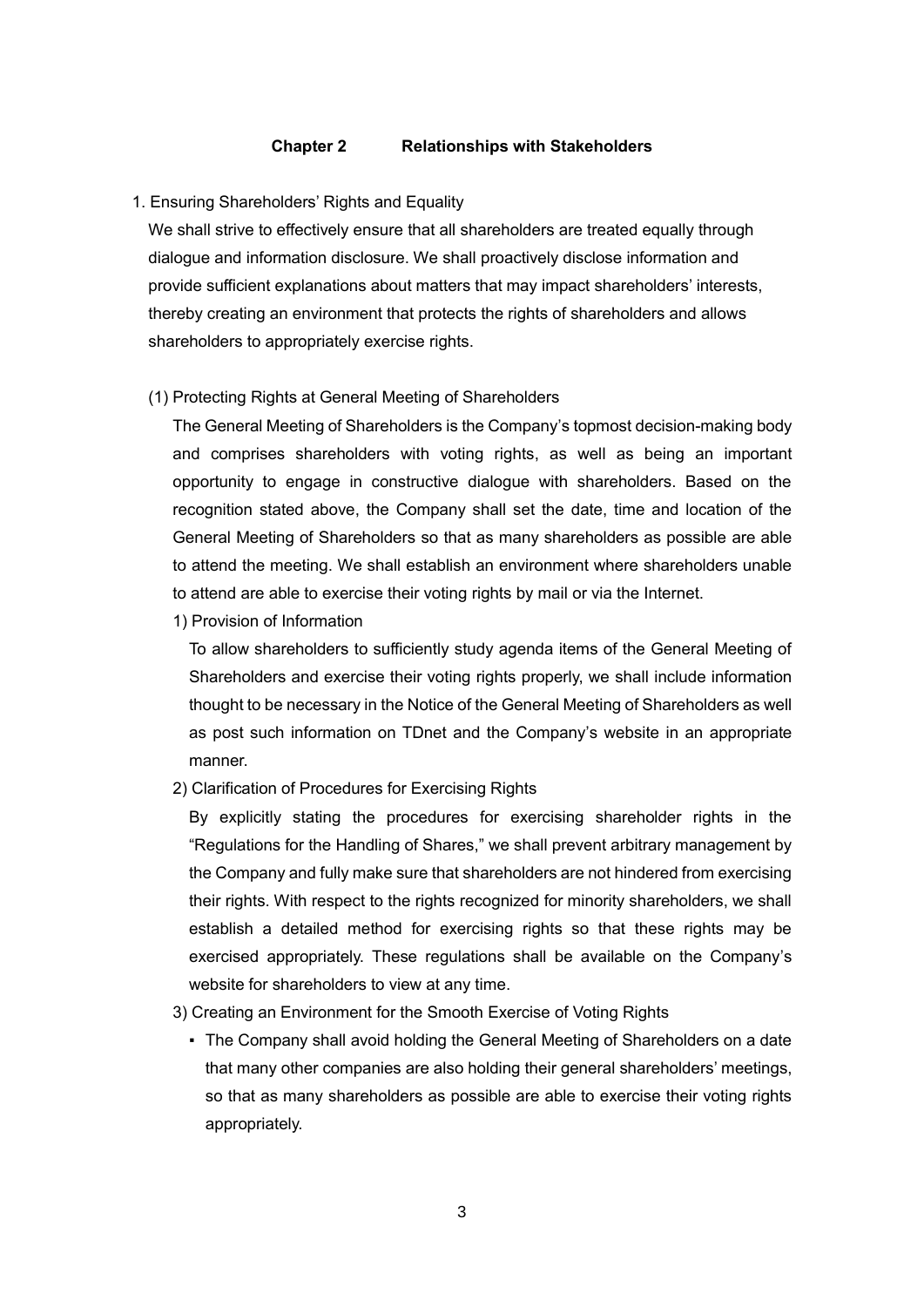- The Company shall select a location with good access by public transportation for the site of the General Meeting of Shareholders, so that as many shareholders as possible are able to attend.
- The Company shall aim to mail out the Notice of the General Meeting of Shareholders three weeks before the date of the meeting. The content of the Notice of the General Meeting of Shareholders shall be posted on the Company's website, the Tokyo Stock Exchange's website and other sites prior to being sent out by mail.
- Based on the percentage of shares owned by institutional investors and overseas investors, the Company shall participate in the electronic voting rights exercise platform and post an English translation of the Notice of the General Meeting of Shareholders at the same time as the Japanese language version is posted on the Company's website as well as the Tokyo Stock Exchange's website.
- If institutional investors and other investors who own shares in the name of a trust bank or other similar institution make a request in advance to attend the General Meeting of Shareholders and exercise voting rights, the Company shall discuss the matter with the trust bank or other institution and respond with appropriate procedures.

# 4) Analysis of Opposition Votes at General Meeting of Shareholders

With respect to Company-proposed agenda items which receive a significant number of opposition votes at the General Meeting of Shareholders, the Company shall analyze shareholders' intentions and the background behind their voting behavior, and shall use the analysis for dialogue with shareholders. The analyses shall be shared at the Board of Directors Meeting, where discussions of the analyses are held.

### (2) Capital Policy

# 1) Policy

The Company is a pure holding company, and engages in business with the objective of raising the corporate value of the entire Group. With respect to shareholder returns, the Company shall distribute profits to shareholders while maintaining a sound financial position. With respect to dividends, the Company shall target a payout ratio of 30%, based on the profit attributable to owners of parent. In addition, in order to increase shareholder value, the Company shall purchase treasury shares and otherwise maintain a flexible capital policy.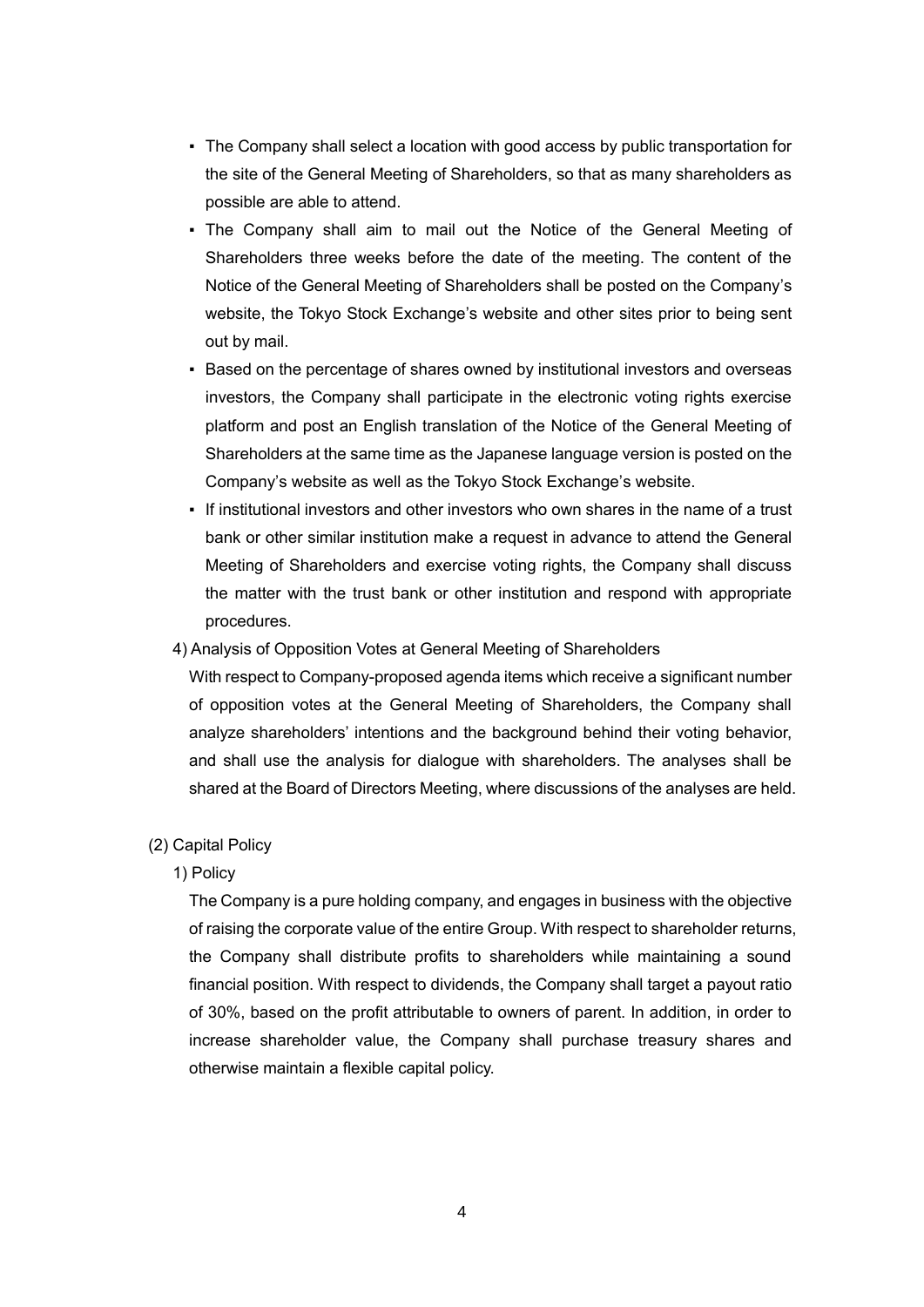# 2) Capital Increases, etc.

If a capital increase is necessary, the Company shall strive to adequately explain the situation to shareholders.

- (3) Policy on Cross-Shareholdings
	- 1) Policy

The Company shall maintain a policy of owning stocks that are deemed meaningful, based on a comprehensive consideration, from a medium to long term perspective, of the relationship with the Group's businesses, the profitability of the company, and the possibility of creating business opportunities, among other factors. A decision shall be made every year at the Board of Directors Meeting concerning whether to continue holding the stocks, based on quantitative and qualitative consideration regarding primarily the benefits and risks associated with holding the stocks, in light of various factors including the business track record with the company, and the market price of the shares.

2) Exercising the Voting Rights of Shares Held

In exercising the voting rights of shares held, decisions on supporting or opposing shareholders' meeting agenda items shall be made on a case-by-case basis, with consideration given to the issuing company raising its corporate value, the issuing company's compliance framework, and the possibility that the issue will have a negative impact on the Group's business, among other factors.

- (4) Anti-Takeover Measures
	- 1) Policy on Anti-Takeover Measures

The Company shall strive to achieve continuous growth and increase corporate value, and it shall not employ a scheme which would act as a defense against a takeover.

2) If the Company is the Object of a Tender Offer

Due to the fact that there is a possibility of a significant change in the Company's shareholder structure and that this could impact the interests of existing shareholders, the Board of Directors shall quickly announce its intentions. Also, the Company shall not establish measures to unjustly obstruct the right of shareholders to release their shares in response to the tender offer.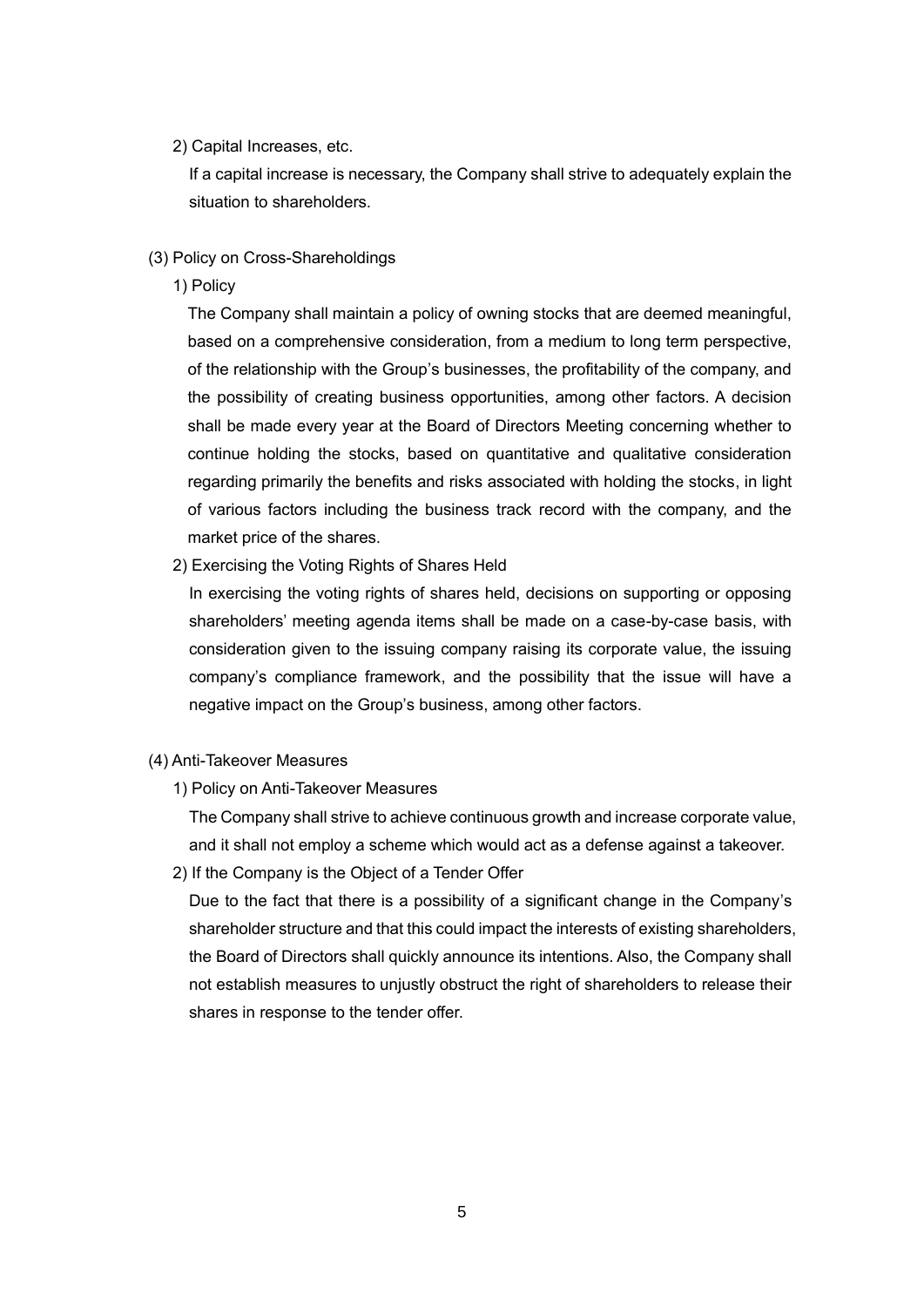(5) Business Transactions among Related Parties

In accordance with the Board of Directors Regulations and other regulations, the Board of Directors shall make decisions with respect to matters such as officers with interests in competing businesses and conflict-of-interest transactions. Also, if the Company or a Group company engages in business transactions with key shareholders or other related parties, then in accordance with internal regulations, the persons giving approval shall make sure that the interests of shareholders and the Company are not harmed, taking into consideration the importance and nature of the business transaction in question.

#### 2. Dialogue with Shareholders

In order to increase corporate value continuously and over the medium to long term through constructive dialogue with shareholders and investors, the Company shall work to enhance IR activities by developing systems centered on the officer responsible for Investor Relations Strategy, and promote dialogue by the President and other members of senior management, among other measures. The person responsible for Investor Relations strategy shall act as the point of contact for individual interviews with shareholders, and the President, Directors, including Outside Directors, and other members of senior management shall respond appropriately within a reasonable scope based on shareholders' wishes, the purpose of the interviews, etc.

#### (1) IR Framework

The Company shall appoint an officer responsible for Investor Relations and promote investor relations activities centered on activities such as dialogue by the President and other members of senior management. The Investor Relations department shall assist the dialogue by the President and the officer responsible for Investor Relations and promote daily coordination with other internal departments related to IR activities, including the Management Strategy department, the Finance and Accounting department, the Legal Affairs Strategy department, the ESG Strategy department and the Corporate Communications Strategy department, thereby holding dialogue with shareholders and investors.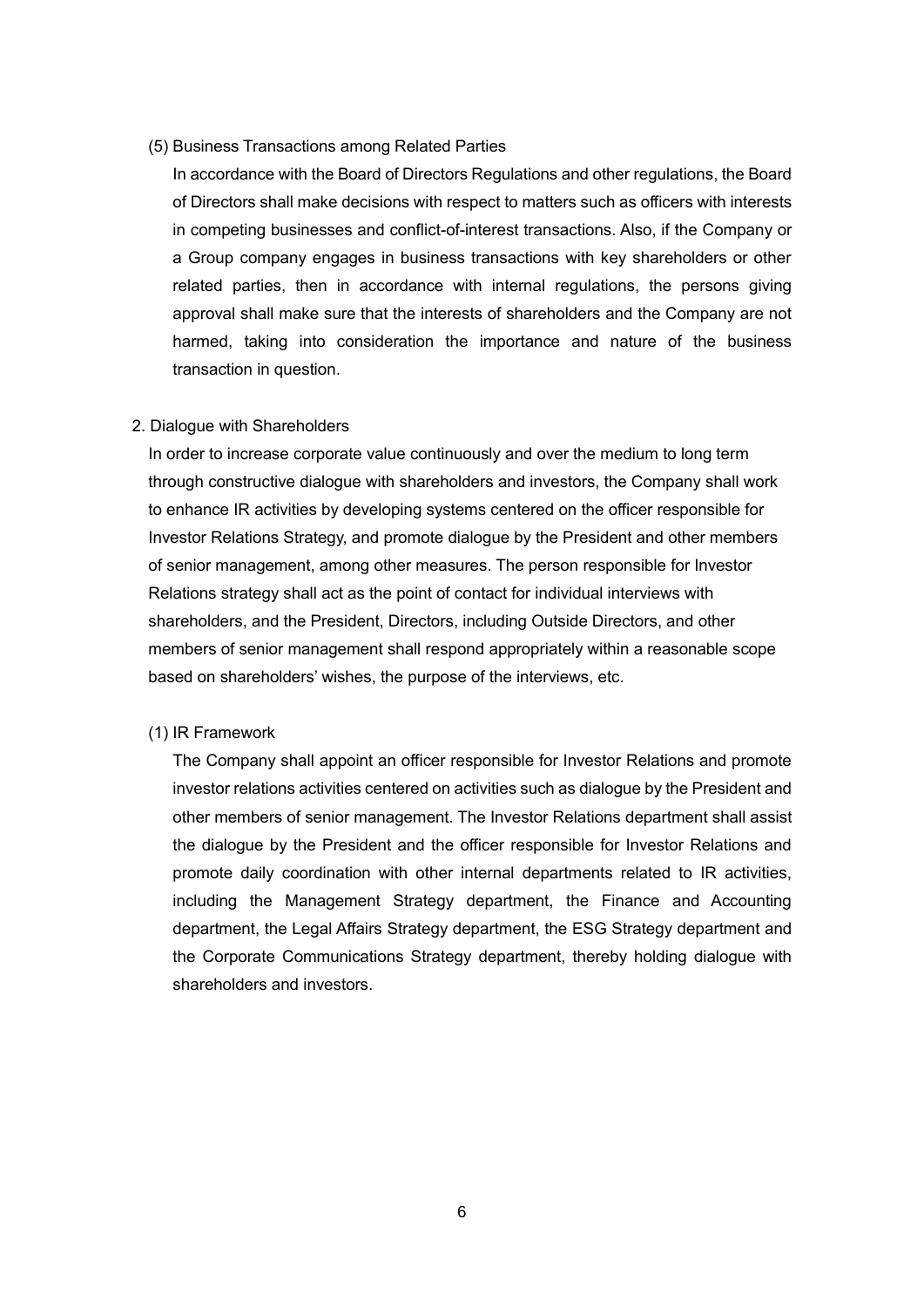# (2) Ascertaining Shareholder Composition

In addition to ascertaining the Company's shareholder composition through the shareholder registry at the end of March and the end of September each year, the Company shall use a specialized organization which conducts investigations to regularly ascertain the situation regarding which overseas and domestic investors actually own the Company's shares. The Company shall utilize the information revealed through the investigations in IR activities for holding constructive dialogue with shareholders and investors.

# (3) Opportunities for Dialogue

The Company shall be aware that securing sufficient opportunities for dialogue with shareholders in order to have shareholders understand the Company's management strategy and businesses is important, and therefore the Company's senior management members shall play the lead role in IR activities. IR activities shall be carried out in a planned manner, with the basic activities each year being as follows.

- 1) Financial results briefings by senior management: Four times a year
- 2) Small meetings with the President: Twice a year
- 3) Facility tours, etc.: At least twice a year
- 4) Visits by the President to investors in the U.S., Europe and Asia: At least once a year to each region
- 5) Other reasonable activities as requested by shareholders

After engaging in such dialogue, the opinions of shareholders and investors shall be provided as feedback at the Board of Directors Meeting as necessary, thereby allowing the Company to have a shared understanding of the issues from an objective standpoint.

Furthermore, the Investor Relations department shall proactively accept requests for individual meetings, including those via the phone, from shareholders and other investors on a daily basis, and assist the relevant officers to enable smooth dialogue.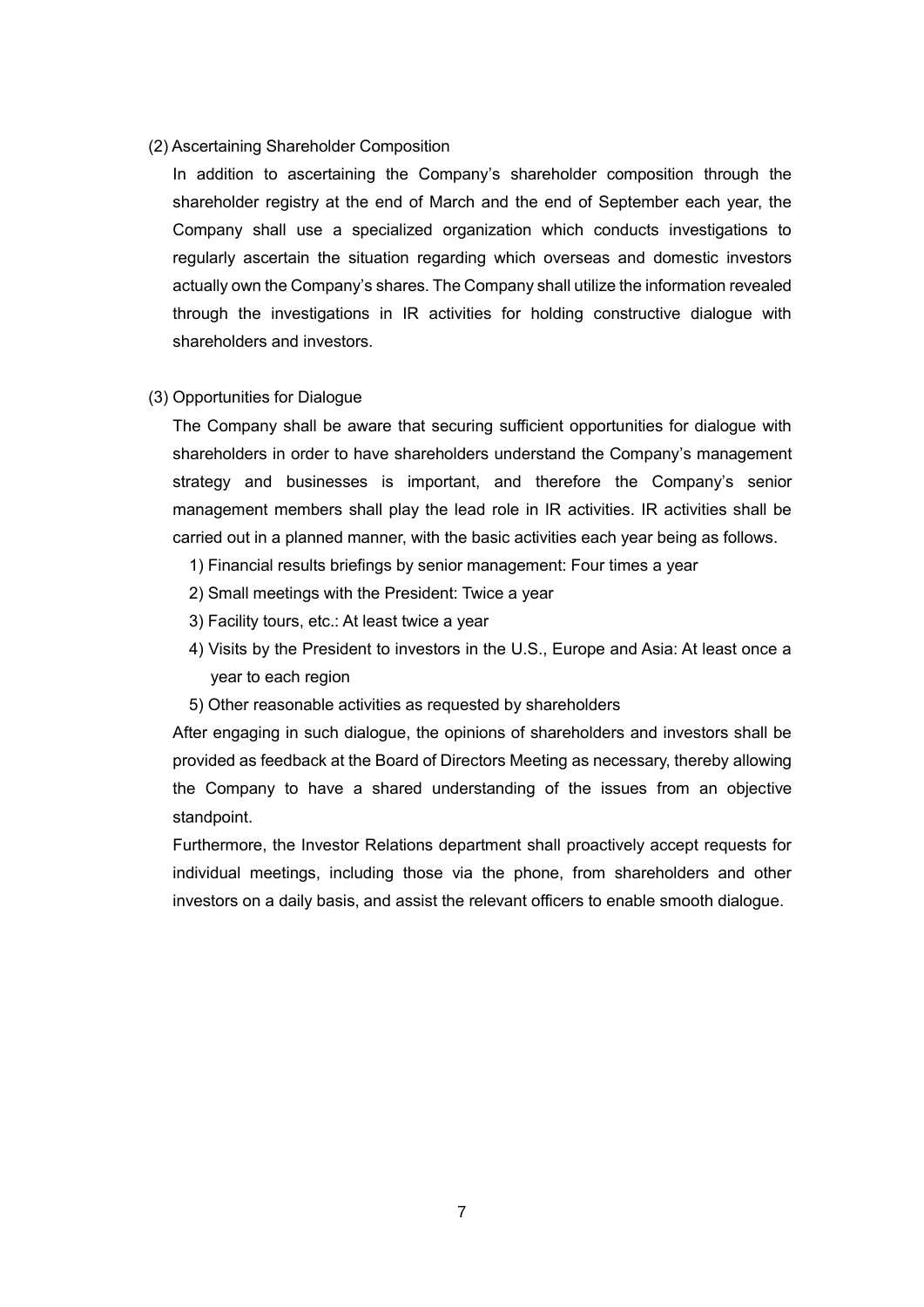- (4) Disclosure of Information Targeting Constructive Dialogue
	- We shall fulfill our accountability to shareholders and investors through appropriate and timely explanations and disclosure of information about management including progress being made towards achieving management policies and plans, quantitative financial information, as well as non-financial information such as information about our initiatives for corporate governance, environment and society. We recognize that climate change is a significant issue for increasing the Group's medium to long-term corporate value and to realize a sustainable society, and we understand and evaluate risks, opportunities and their impacts related to climate change. Furthermore, we shall work to enhance information disclosure based on TCFD (Task Force on Climate-related Financial Disclosures) recommendations.
	- 1) Formulation of Management Strategies and Management Plans

The Company shall have a policy that the Board of Directors and senior management members shall recognize the medium-term management plan as one of the commitments to shareholders and make their best effort to achieve the plan.

One of the important indicators the Company tries to achieve as a target shall be ROE, as a management indicator in order to raise the level of shareholder satisfaction.

The Company shall disclose and explain the specific measures aimed at achieving the plan at financial results briefings and other events.

2) Information Dissemination

Besides timely disclosure to the Tokyo Stock Exchange, the Company shall post necessary information on the Company's website proactively and in a timely manner. Such information shall include the monthly performance of key services, quarterly financial results, historical financial data, the status of corporate governance and sustainable management along with other information. Also, in order to disseminate information to overseas investors, the Company shall post key information in English as well as in Japanese.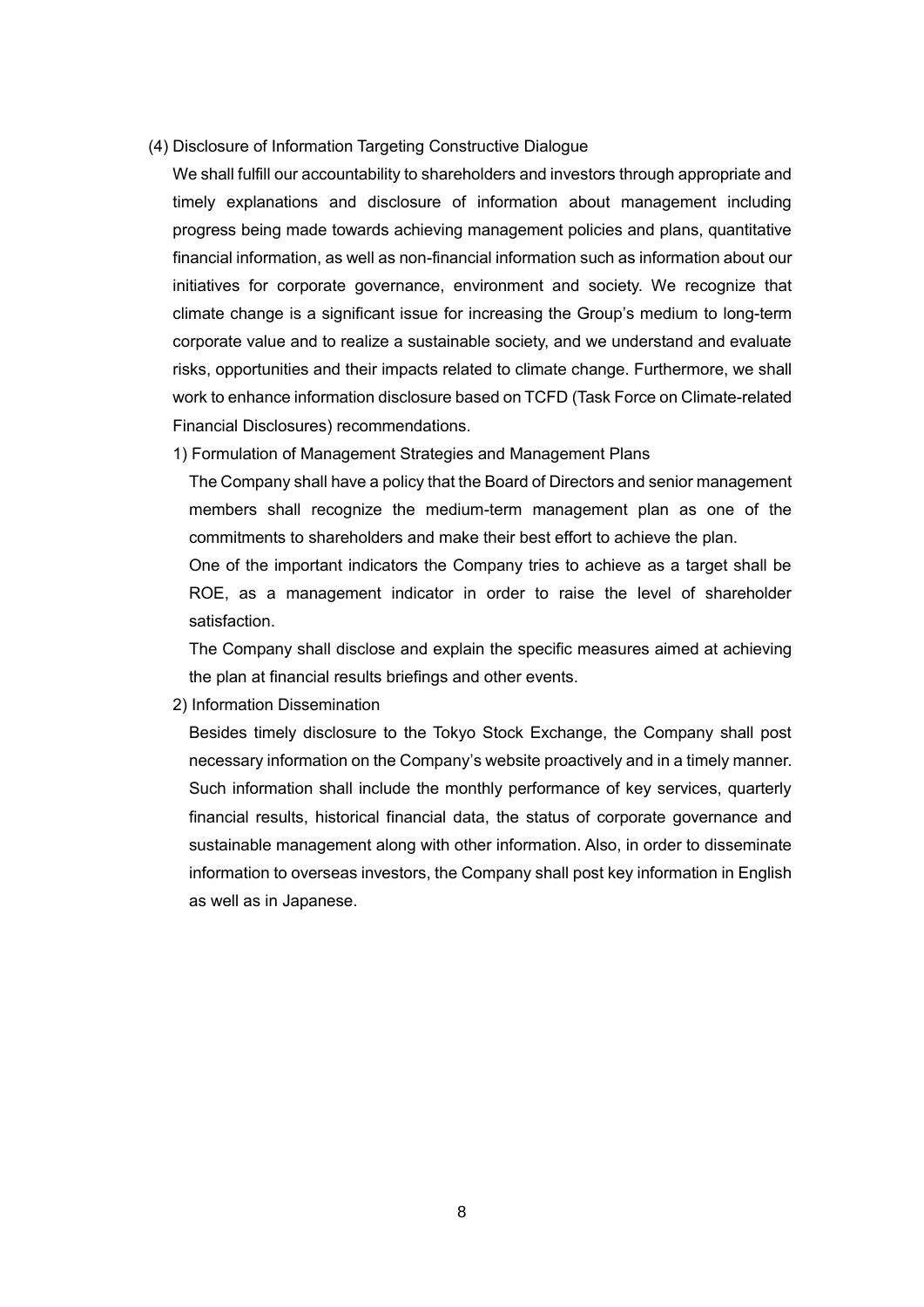#### (5) Management of Insider Information

The Company shall establish "Regulations to Prevent Insider Trading" and manage insider information in accordance with these regulations. The Company also shall thoroughly educate employees and keep them aware of the management of insider information by having employees sign a confidentiality oath when they join the Company, as well as through periodic internal training utilizing e-learning and classroom learning, thereby preventing leaks caused by human factors.

In handling important facts that are to be disclosed to the public, the Company shall use a roster to manage which individuals have knowledge of the information, and shall handle the information carefully until such disclosure. In addition, when resolutions are passed at the Board of Directors Meeting, the Company shall disclose such facts appropriately to the Tokyo Stock Exchange.

3. Collaboration with Stakeholders Other than Shareholders

Based on the Management Philosophy, the Company and the Yamato Group shall respect a variety of stakeholders, including employees, customers and local communities, and shall strive to build positive and smooth relationships and to work together appropriately with the aim of increasing corporate value over the medium to long term.

# (1) Sustainable Management

Based on the Management Philosophy and Environmental Policy, the Company shall protect the global environment with various stakeholders as sustainable social infrastructure, and work to realize a prosperous society.

- 1) Environmental and social issues are recognized as management issues that are linked to decreasing the Company's risk and creating opportunities. The Company has set "Connect. Deliver the Future via Green Logistics" and "Through Co-Creation and Fair Business Activities, Help Create a Society That Leaves No One Behind," which are set forth in the transformation plan "YAMATO NEXT100," as its vision, and shall execute "Sustainable Medium-Term Plan 2023," which set specific measures and targets for each significant management issue (materiality), such as climate and human rights, to achieve long-term targets, including carbon neutrality in fiscal 2050. \*Scope 1 & 2 (in-house emissions)
- 2) The President and other members of senior management are responsible for implementing sustainable management, which is supervised by the Board of Directors. Through these efforts, the Company shall work to appropriately address environmental and social issues and increase corporate value.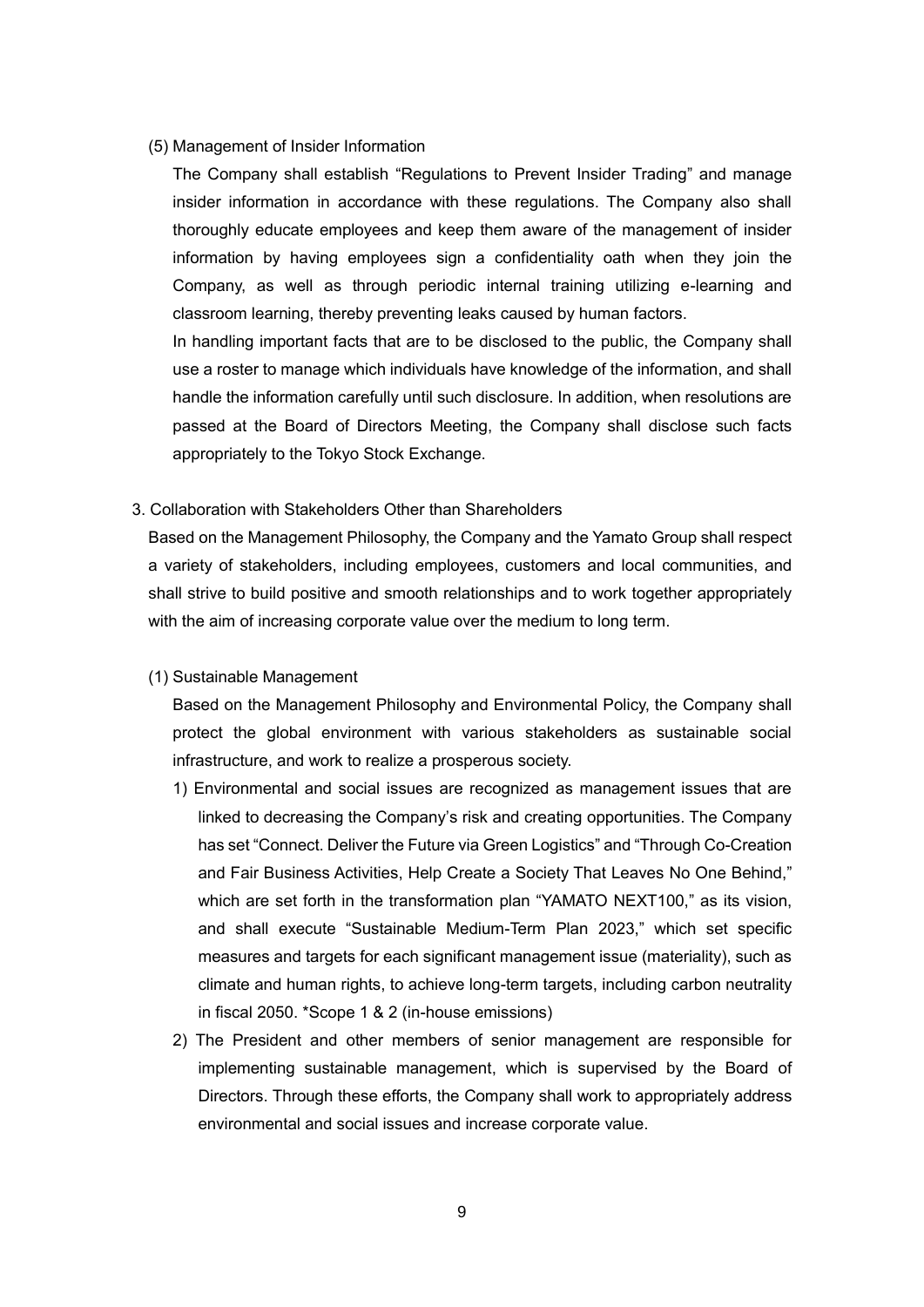# (2) Promoting Diversity

In order to respect employees' diversity and enable each and every employee to display their abilities to the fullest extent, the Company promotes diversity throughout the Group based on the approach of "Inclusive Management," which is the DNA of the Yamato Group, by creating a working environment where diverse human resources can play an active role and training diverse human resources.

Aiming to create an organization in which a diverse range of people are able to showcase their talent regardless of gender, nationality, age, or other factors, the Company shall create a department in charge of diversity promotion which takes the central role in promoting diversity-related initiatives.

# (3) Whistle-blower System

In regard to compliance violations by the Company, employees, Directors, etc., the Company shall ensure an appropriate framework related to whistle-blowing by establishing a contact point for the President, a contact point managed by the Compliance and Risk Committee, and a contact point managed by an outside attorney. The Company shall secure a framework in which employees who report on such violations are protected under the whistle-Blower regulations. The reception status of whistle-blowing and the details of responses are periodically reported to the Compliance and Risk Committee and the Board of Directors.

#### (4) Role as the Asset Owner for the Corporate Pension Plan

The Yamato Group Employees Welfare Center manages the reserves for the Company's corporate pension plan.

The Company facilitates the professional development of said Center's staff mainly by allocating personnel with expertise at the Center's secretariat, and by sending staff members to external seminars.

The Center's management policies are decided by the board of Yamato Group Employees Welfare Center, taking into consideration the deliberations of the Pension Assets Management Committee. Personnel with the appropriate qualities are assigned to the Pension Assets Management Committee and the board of Yamato Group Employees Welfare Center, and a labor union official is assigned as a representative for the beneficiaries.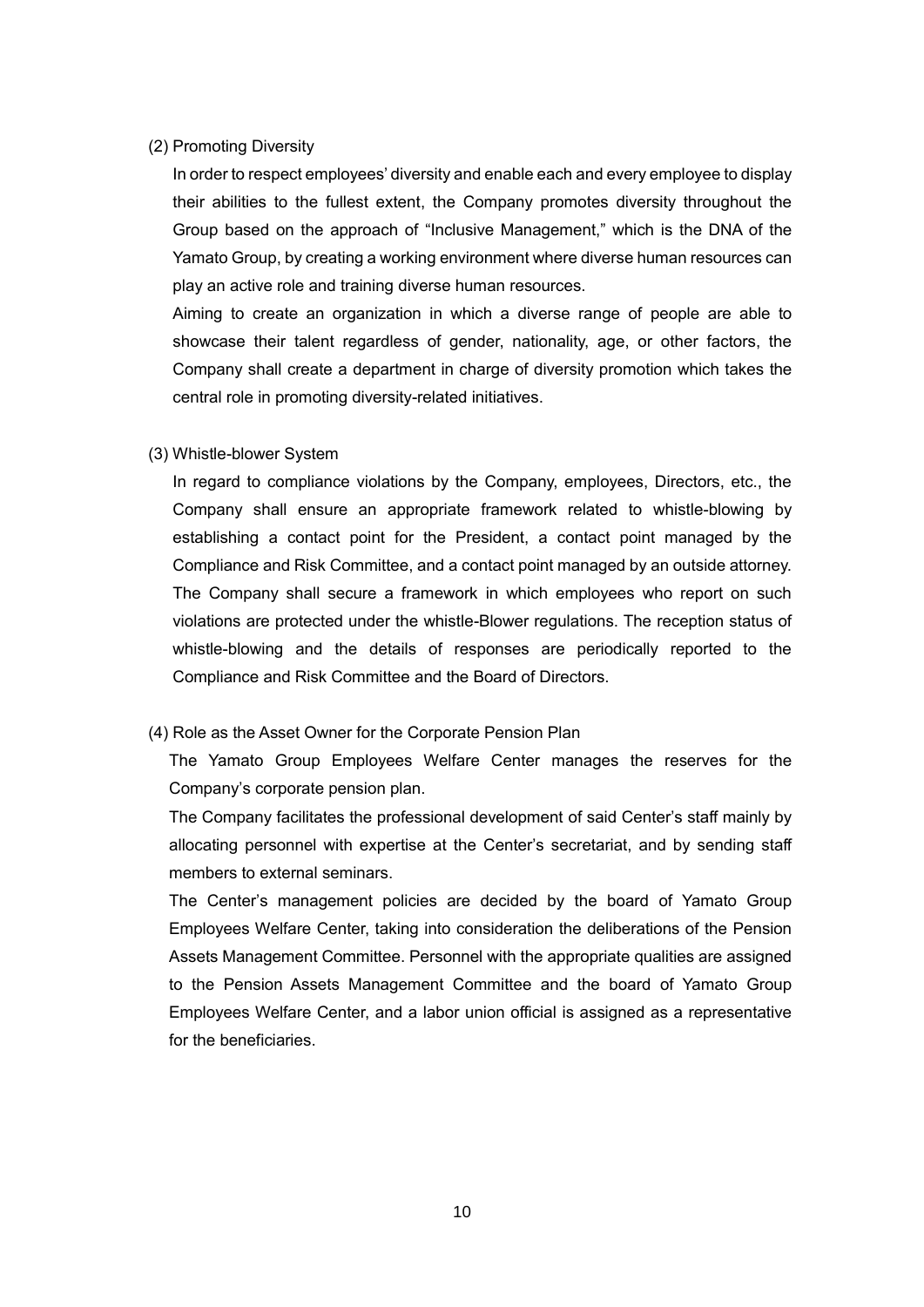# **Chapter 3 Information Disclosure**

# 1. Basic Stance on Information Disclosure

In order to build long-term relationships of trust with various stakeholders, the Company shall have a policy of disseminating information that we believe to be necessary for stakeholders, as well as legally required disclosures, in a speedy, accurate, fair and just manner. With respect to information that serves as a base for constructive dialogue with shareholders, we shall disclose information, including non-financial information, appropriately and in a timely manner through a variety of tools, such as the Company's website and integrated reports.

# 2. Proactive Information Disclosure

The Company shall proactively disclose information in order to ensure the transparency and fairness of the decision-making process, as well as to realize effective corporate governance.

#### 3. Increasing the Usefulness of Information Disclosure

The Company shall strive to make information to be disclosed useful for users when it comes to engaging in dialogue with the Company.

#### (1) Detailed Information Disclosure

The Company shall strive to provide information in as much detail as possible, and to use expressions that make it easy for users to understand the information.

#### (2) Information Disclosure in English

The Company shall have an English language website, prepare English language versions of various IR materials, including the Notice of the General Meeting of Shareholders and financial results explanatory materials, and disclose such information appropriately and in a timely manner.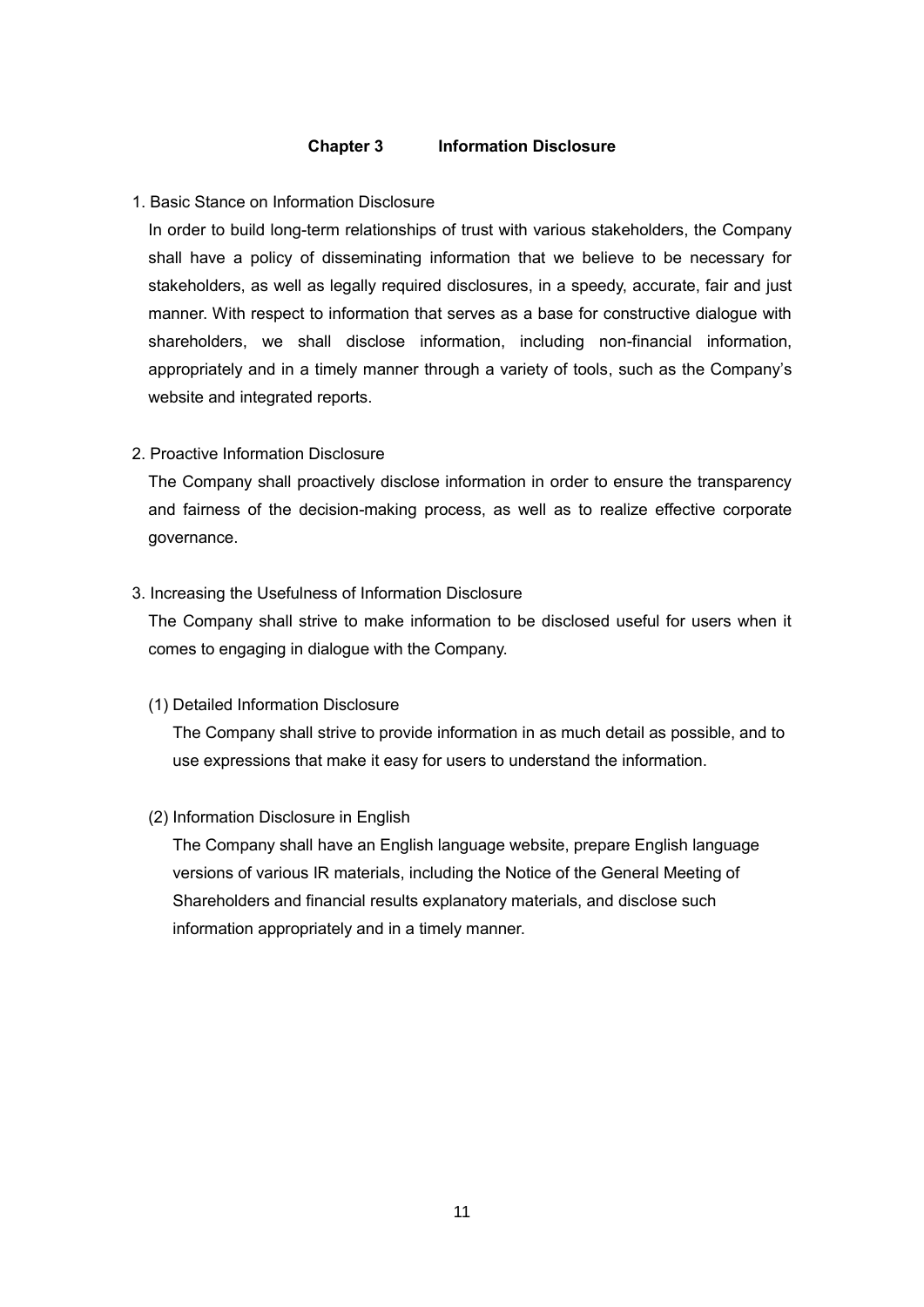# **Chapter 4 Corporate Governance Framework**

#### 1. Organizational Design

The Company is a company with an Audit & Supervisory Board. In addition to the Board of Directors supervising important management decision-making and business execution, Audit & Supervisory Board Members and the Audit & Supervisory Board which are independent from the Board of Directors shall audit the status of execution of duties by Directors. In addition, to complement the oversight function of the Board of Directors, the Company shall establish a Nomination and Compensation Committee, the majority of whose members are independent Outside Directors. Furthermore, the Company adopts the executive officer system in order to separate the supervision and execution of management, and to ensure swift decision-making related to business execution.

# 2. Directors, Board of Directors

Aware of the fiduciary responsibility for management entrusted to them by shareholders, as well as recognizing that they are responsible to various other stakeholders besides shareholders, Directors shall aim to continuously increase corporate value.

#### (1) Board of Directors Composition

The Board of Directors comprises a diverse group of officers with different areas of knowledge regarding the Yamato Group's businesses, as well as differing backgrounds including areas of professional expertise, experience, gender, and global awareness. The number of Directors cannot exceed 12 as stipulated in the Articles of Incorporation. In addition, at least half of the Directors shall be, in principle, independent Outside Directors who supervise from an independent and objective position.

# (2) Role and Duties of Board of Directors

The Board of Directors shall deliberate on and decide the basic policies aimed at increasing the Company's corporate value over the medium to long term, and supervise the execution of business.

1) The Board of Directors shall make important decisions concerning the Company's business and supervise the execution of duties by Executive Directors and executive officers.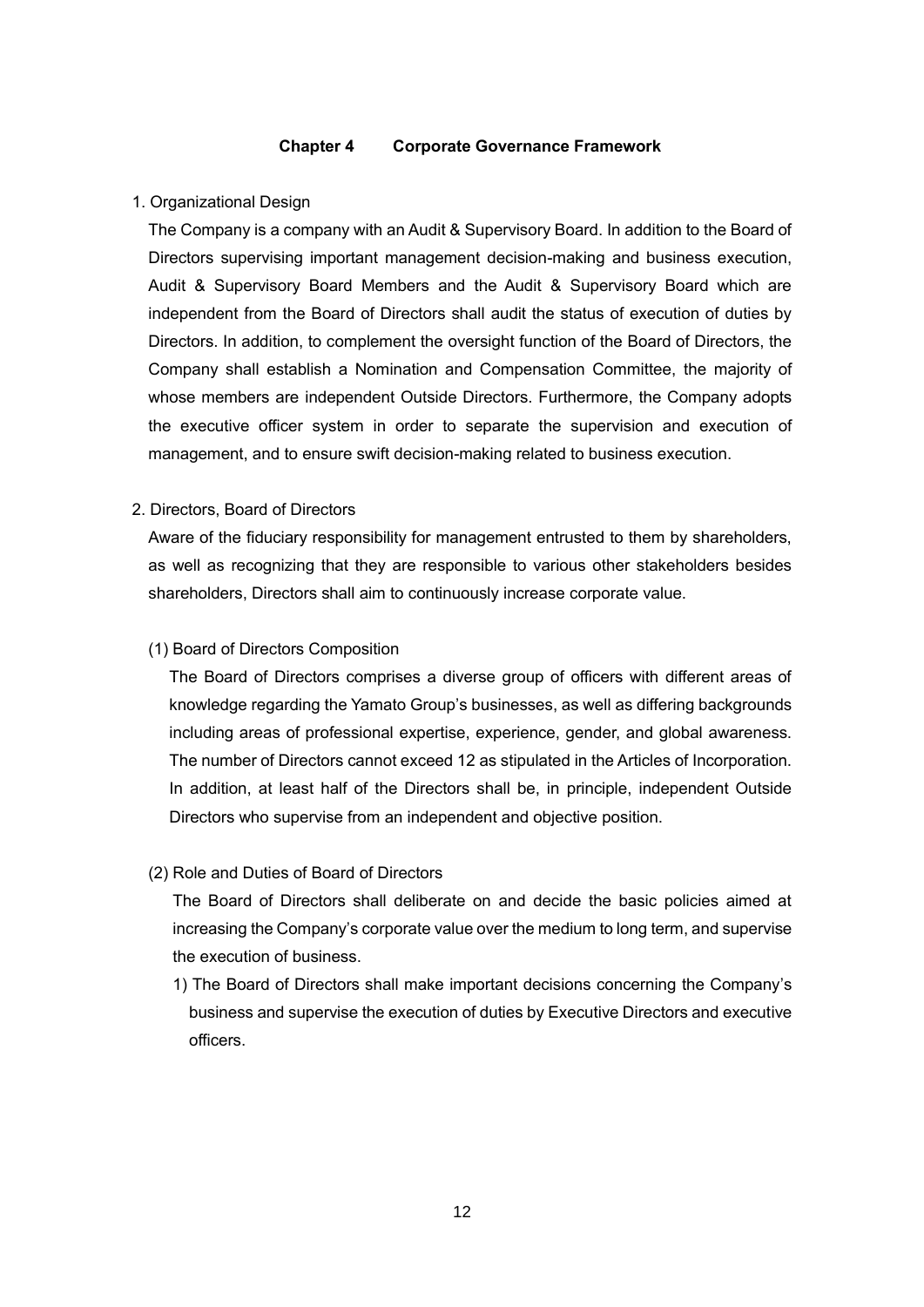- 2) The Board of Directors shall recognize the medium-term management plan as one of the commitments to shareholders, and shall supervise the effectiveness of strategies, such as the business portfolio and the optimal allocation of management resources, to achieve the goals of the plan. In addition, the Board of Directors shall sufficiently analyze the initiatives aimed at realizing the goals of the medium-term management plan as well as the extent to which the plan's objectives are being achieved. In addition to providing explanations to shareholders, such analyses shall be reflected in future management plans.
- 3) The Board of Directors shall encourage executive officers to demonstrate a healthy entrepreneurial spirit and not excessively avoid or curb risk, while at the same time establishing a framework that enables it to ensure accountability.
- 4) The scope of responsibility of each executive officer shall be decided by the Board of Directors and disclosed. Executive officers shall execute business in accordance with internal regulations.

#### (3) Board of Directors Management

The Board of Directors Meetings shall be managed taking into account the following, in order to ensure that the meetings involve constructive debates and exchange of opinions, including the independent Outside Directors.

- 1) To allow Board of Directors Meeting attendees the opportunity to prepare for meetings in advance, the Board of Directors secretariat shall send agenda items and related materials to Directors well in advance of the meeting date, and provide explanations in advance as needed.
- 2) The annual schedule of Board of Directors Meetings as well as anticipated agenda items shall be decided in advance, and Directors as well as Audit & Supervisory Board Members shall be notified.
- 3) The number of issues to be deliberated as well as the frequency of meetings shall be appropriately set, and the time of meetings shall be decided so as to allow sufficient time for deliberations.
- 4) As needed, meetings for the purpose of exchanging ideas shall be held comprising Board of Directors Meeting attendees, thereby encouraging lively debate.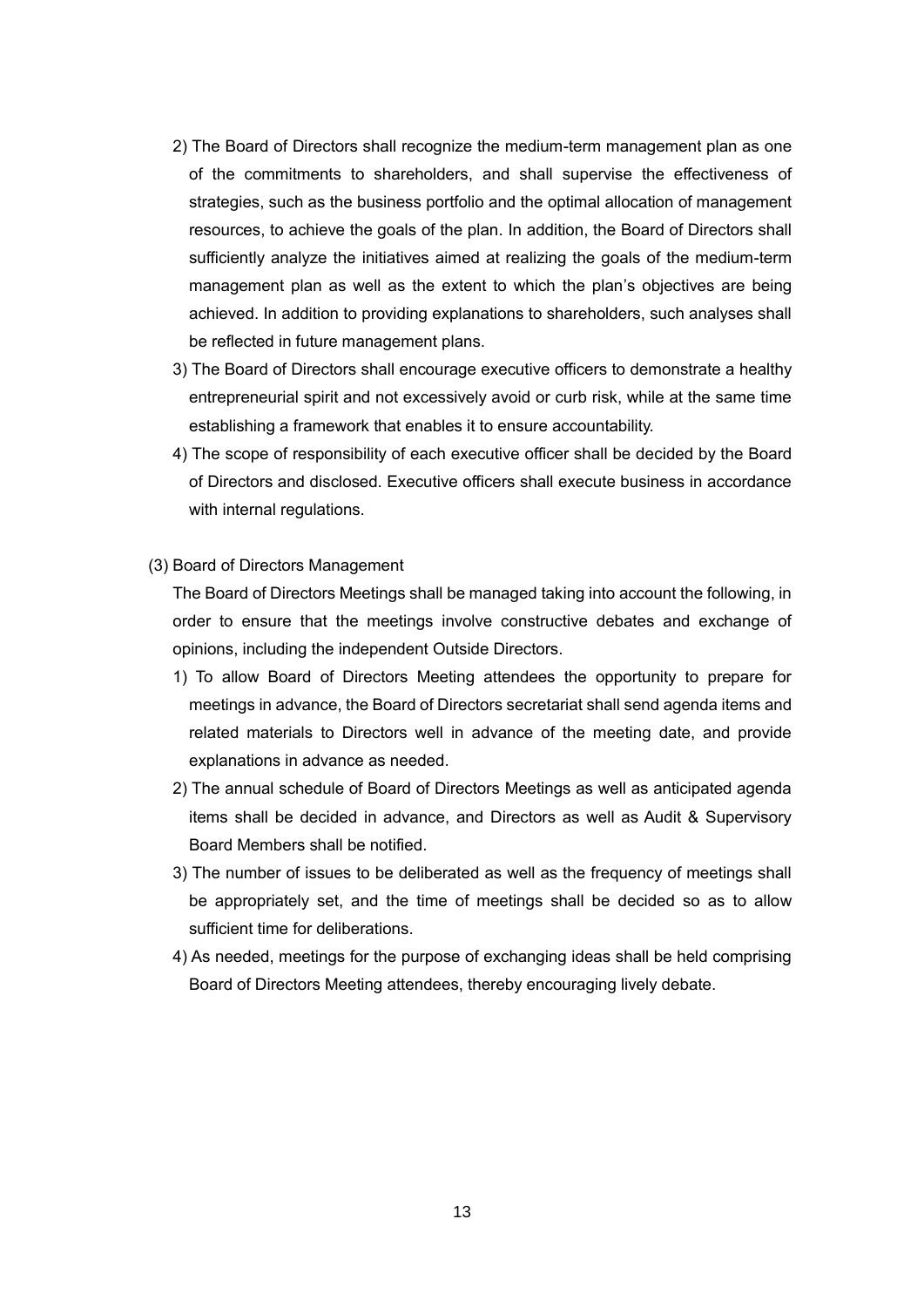# (4) Evaluation of Board of Directors

In order to verify the effectiveness of the Board of Directors, the Company shall confirm the opinions of all Directors and all Audit & Supervisory Board Members relating to the composition and management conditions of the Board of Directors, and, based on the result of said confirmation, the Company shall deliberate regarding the effectiveness of the Board of Directors' management conditions, deliberation conditions, etc.

- (5) Election and Removal of Directors and Audit & Supervisory Board Members
	- 1) Items for electing and removing Directors and Audit & Supervisory Board Members are deliberated on by the Nomination and Compensation Committee, and then decided on by the Board of Directors. Furthermore, items for electing Audit & Supervisory Board Members require the approval of the Audit & Supervisory Board.
	- 2) In appointing Directors and Audit & Supervisory Board Members, information such as the candidate's personal history and the reason for appointment is included in the Notice of the General Meeting of Shareholders and thereby disclosed to the public.
	- 3) Skills, etc. that the Board of Directors should have are identified based on the management environment, business characteristics, etc., and the list of each Director's and Audit & Supervisory Board Member's expertise and experience is included in the Notice of the General Meeting of Shareholders and other documents and thereby disclosed to the public.
- (6) Director Compensation

The compensation of Directors and executive officers comprises a basic compensation (fixed compensation) taking outside levels of compensation, etc. into consideration, compensation linked to short-term operating performance (variable compensation), as well as performance-linked and share-based remuneration (variable compensation). A certain part of the compensation is used to acquire shares of the Company through the Officers and Executives' Shareholding Association. The compensation of Outside Directors comprises a basic compensation (fixed compensation) only.

- (7) Internal Control
	- 1) The Board of Directors shall appropriately construct and manage a system for disclosing information in a timely and accurate manner as well as internal control and a risk management framework.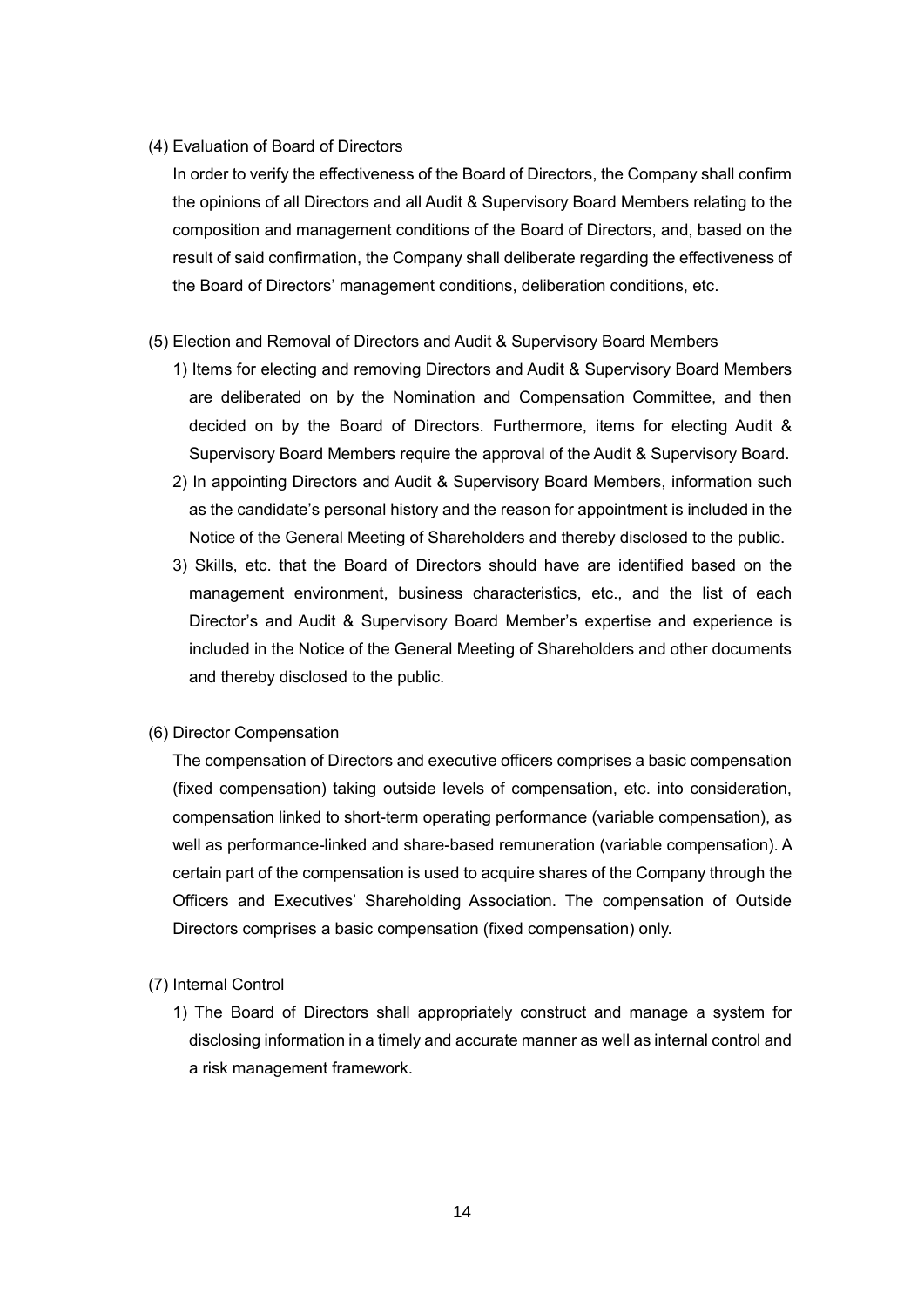- 2) In accordance with the Companies Act, the Company shall establish a basic policy for building an internal control system, and shall also reinforce internal controls at all of the Yamato Group companies.
- 3) To respond to the internal control report system pursuant to the Financial Instruments and Exchange Act, the Company shall review business rules and standardize operations, perform checks of whether or not business is being effectively conducted in accordance with the rules, and establish a framework to make immediate improvements if there are any deviations.

# 3. Audit & Supervisory Board Members, Audit & Supervisory Board

Audit & Supervisory Board Members shall recognize their fiduciary responsibility for auditing the execution of duties by Directors which is entrusted to them by shareholders, and be also aware that they are responsible to various other stakeholders besides shareholders. As an independent body, they shall audit the execution of duties by Directors.

# (1) Audit & Supervisory Board Composition

At least half of the Audit & Supervisory Board Members shall be Outside Audit & Supervisory Board Members. At least one member of the Audit & Supervisory Board shall be a full-time member.

In accordance with the Company's Articles of Incorporation, the number of Audit & Supervisory Board Members shall be five or less, and individuals with appropriate experience and ability as well as the necessary knowledge of finance, accounting, and legal affairs, shall be elected. In particular, at least one member of the Audit & Supervisory Board shall have adequate knowledge of finance and accounting.

# (2) Role and Duties of Audit & Supervisory Board

In fulfilling their role and duties, including auditing the execution of duties by Directors, appointing and removing the Accounting Auditor and exercising authority with respect to audit compensation, the Audit & Supervisory Board and its members shall make appropriate decisions from an independent, objective position, based on their fiduciary responsibility to shareholders.

1) In order to adequately fulfill its role and duties, including the function of auditing the Company's business and accounting, the Audit & Supervisory Board and its members shall exercise their authority actively and proactively, and appropriately state their opinions at Board of Directors Meetings as well as to members of senior management.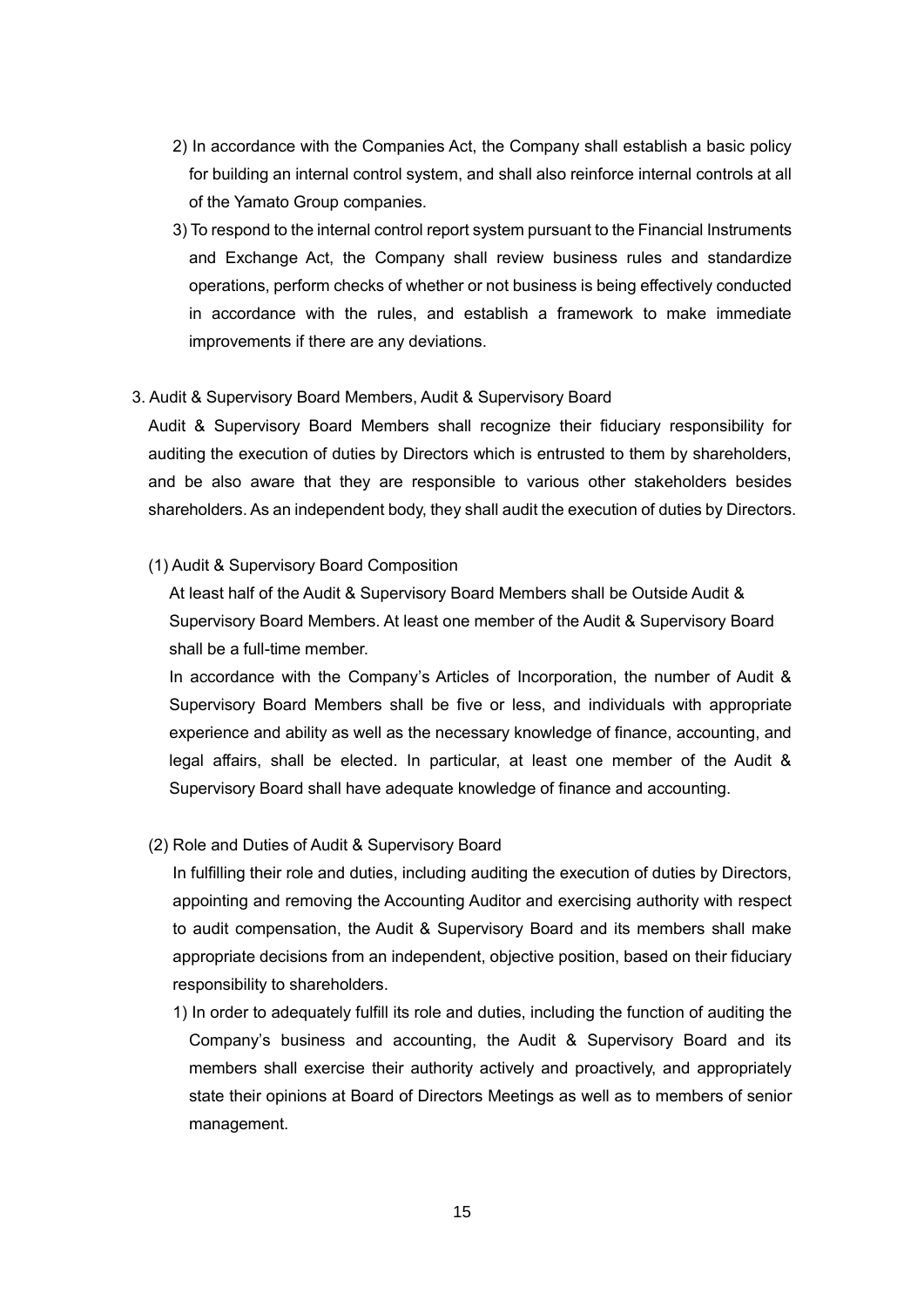- 2) The full-time Audit & Supervisory Board Members shall attend Board of Directors Meetings and other important meetings related to the execution of business, express reasonable opinions, hold effective Audit & Supervisory Board meetings, and ensure that information is shared and that members work together in a coordinated manner.
- 3) The Audit & Supervisory Board shall regularly hold information exchange meetings for the purpose of sharing information with Outside Directors, thereby ensuring more robust gathering of information and encouraging teamwork.

# 4. Nomination and Compensation Committee

The Nomination and Compensation Committee shall be an advisory committee of the Board of Directors, and deliberate on particularly important proposals such as nomination and compensation and submit to the Board of Directors, thereby raising management transparency.

(1) Nomination and Compensation Committee Composition

The Nomination and Compensation Committee shall comprise a majority of independent Outside Directors and internal Directors.

- (2) Role and Duties of Nomination and Compensation Committee
	- 1) The Nomination and Compensation Committee shall deliberate on proposals related to the appointment or removal of Directors, Audit & Supervisory Board Members and executive officers based on business performance and multi-faceted observations and evaluation, verify the validity of such decisions, and then submit the results to the Board of Directors.
	- 2) The Nomination and Compensation Committee shall deliberate on policies related to the compensation, etc. of Directors and executive officers and the details of compensation for each individual Director and executive officer, verify the validity of such decisions, and then submit the results to the Board of Directors.
	- 3) Election of the successor to a Representative Director shall be proposed to the Board of Directors, after deliberation by the Nomination and Compensation Committee based on multi-faceted observations and evaluation in regard to the track record, human nature, etc. of multiple candidates, including those with a referral from the incumbent Representative Director.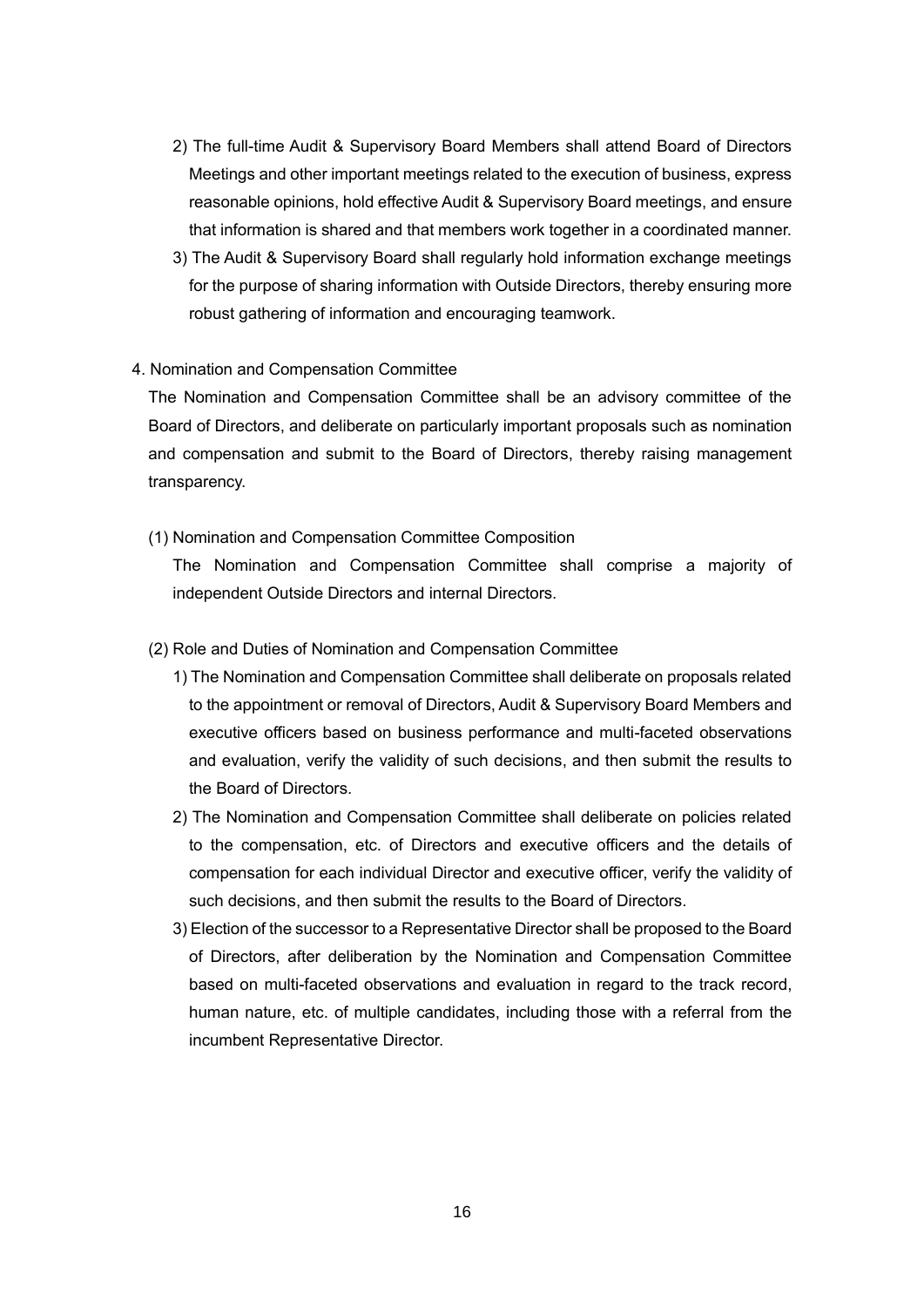# 5. Outside Directors, Outside Audit & Supervisory Board Members

In order to obtain advice on overall management from an independent position, the Company shall appoint Outside Audit & Supervisory Board Members as well as Outside Directors who are highly independent and have no vested interests with the Company. Through fair and transparent management, the Company shall put in place a highlyeffective management oversight framework.

#### (1) Role and Duties of Outside Directors

By ensuring, in principle, that at least half of Directors are independent Outside Directors, the Company shall strive to increase corporate value over the medium to long term as the Outside Directors fulfill the following role and duties.

1) Outside Directors shall utilize their abundance of experience and breadth of knowledge to offer necessary comments and advice about all aspects of management, and work together with the accounting audit and internal audit divisions to provide advice in order to increase corporate value.

- 2) Secure the management oversight function by reflecting opinions in the process of making important decisions at the Board of Directors Meeting, as well as deliberating on and verifying the validity of matters related to appointments of director candidates and compensation received by Directors at Nomination and Compensation Committee meetings.
- 3) Supervise conflicts of interest between the Company and management, controlling shareholders, etc., from an independent standpoint, and appropriately introduce stakeholders' opinions into Board of Directors Meetings.
- 4) Proactively exchange opinions with the core people responsible for business activities and other members of senior management and share an understanding of the Company's position so as to be able to proactively offer advice about all aspects of management from an independent perspective.

# (2) Role and Duties of Outside Audit & Supervisory Board Members

Outside Audit & Supervisory Board members shall utilize their individual professional knowledge and abundant experience to make necessary comments from an independent standpoint at Board of Director Meetings, thereby ensuring the soundness of the Company.

(3) Criteria for Determining Independence

A party with respect to whom any of the following apply shall be deemed as not having met the requirements for independence of an Outside Director or Outside Audit & Supervisory Board Member of the Company.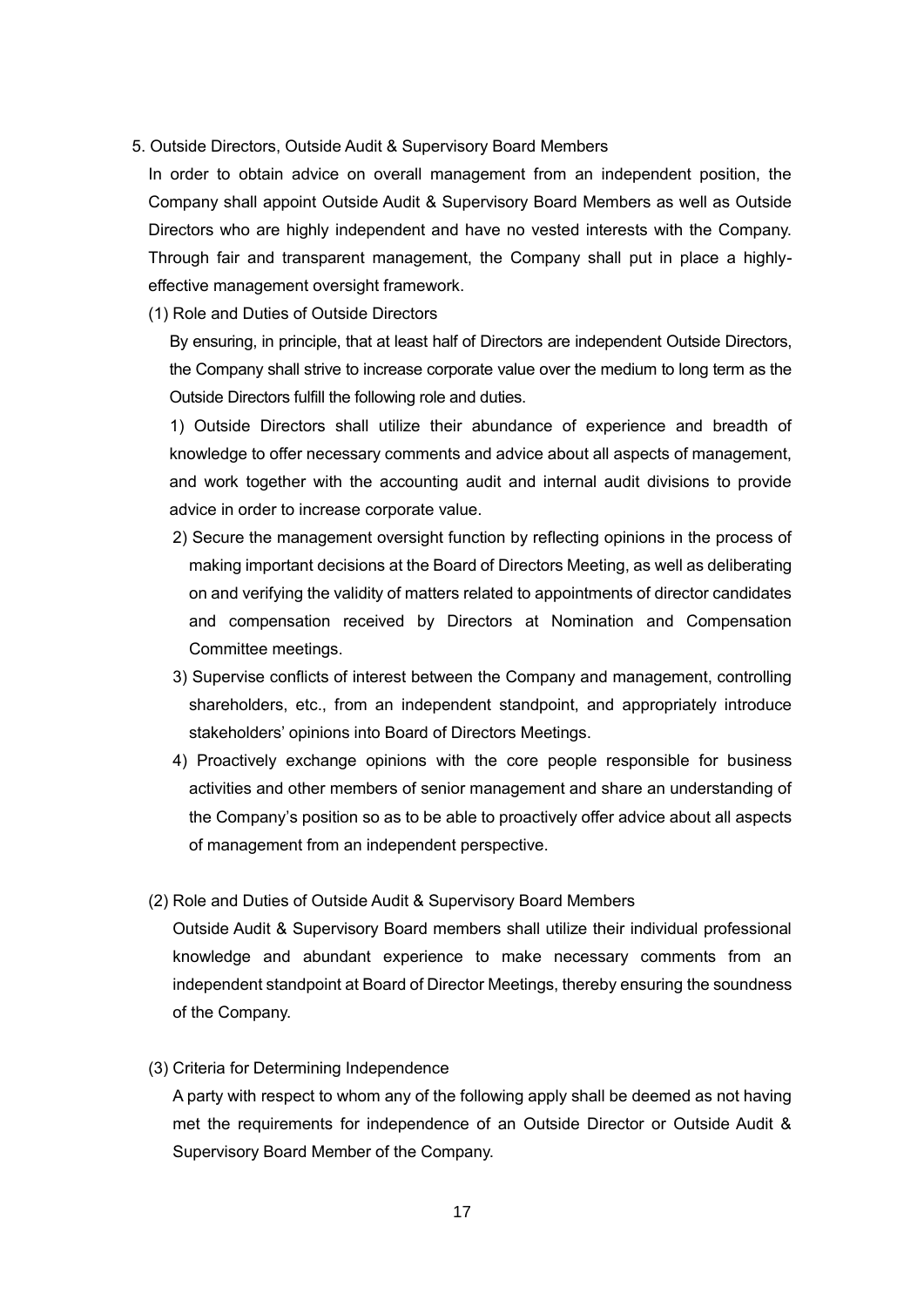- 1) A party whose major business partner is either the Company or a Group company (hereinafter collectively referred to as the "Company"), or otherwise if such party is a corporation or other such entity, a person who executes business thereof;
- 2) A major business partner of the Company, or otherwise if such party is a corporation or other such entity, a person who executes business thereof;
- 3) A consultant, accounting professional or legal professional who receives substantial monetary consideration and/or other economic benefits from the Company besides officer remuneration;
- 4) A consultant, accounting professional, legal professional or other such professional who is a member of a corporation or other such entity that provides professional services whose major business partner is the Company;
- 5) A major shareholder of the Company, or otherwise if such major shareholder is a corporation or other such entity, a person who executes business thereof;
- 6) A recipient of donations from the Company or a person who executes business thereof;
- 7) A person who now serves or has served in the past as a Director (excluding Outside Director), Audit & Supervisory Board Member (excluding Outside Audit & Supervisory Board Member), executive officer, or employee of either the Company or one of its subsidiaries;
- 8) A close relative of a Director, Audit & Supervisory Board Member, executive officer or employee of the Company;
- 9) A close relative of a person (excluding inconsequential persons) with respect to whom any of the aforementioned apply.

# (4) Disclosure of Concurrent Positions

The status of Outside Directors or Outside Audit & Supervisory Board Members having concurrent positions with other organizations shall be disclosed annually in the Notice of the General Meeting of Shareholders, the Japanese securities report and other materials.

# 6. Accounting Auditor

The Audit & Supervisory Board shall team with the Finance and Accounting department and hold discussions in advance about the annual audit plan for the Accounting Auditor, and the Accounting Auditor shall perform appropriate audits based on this audit plan.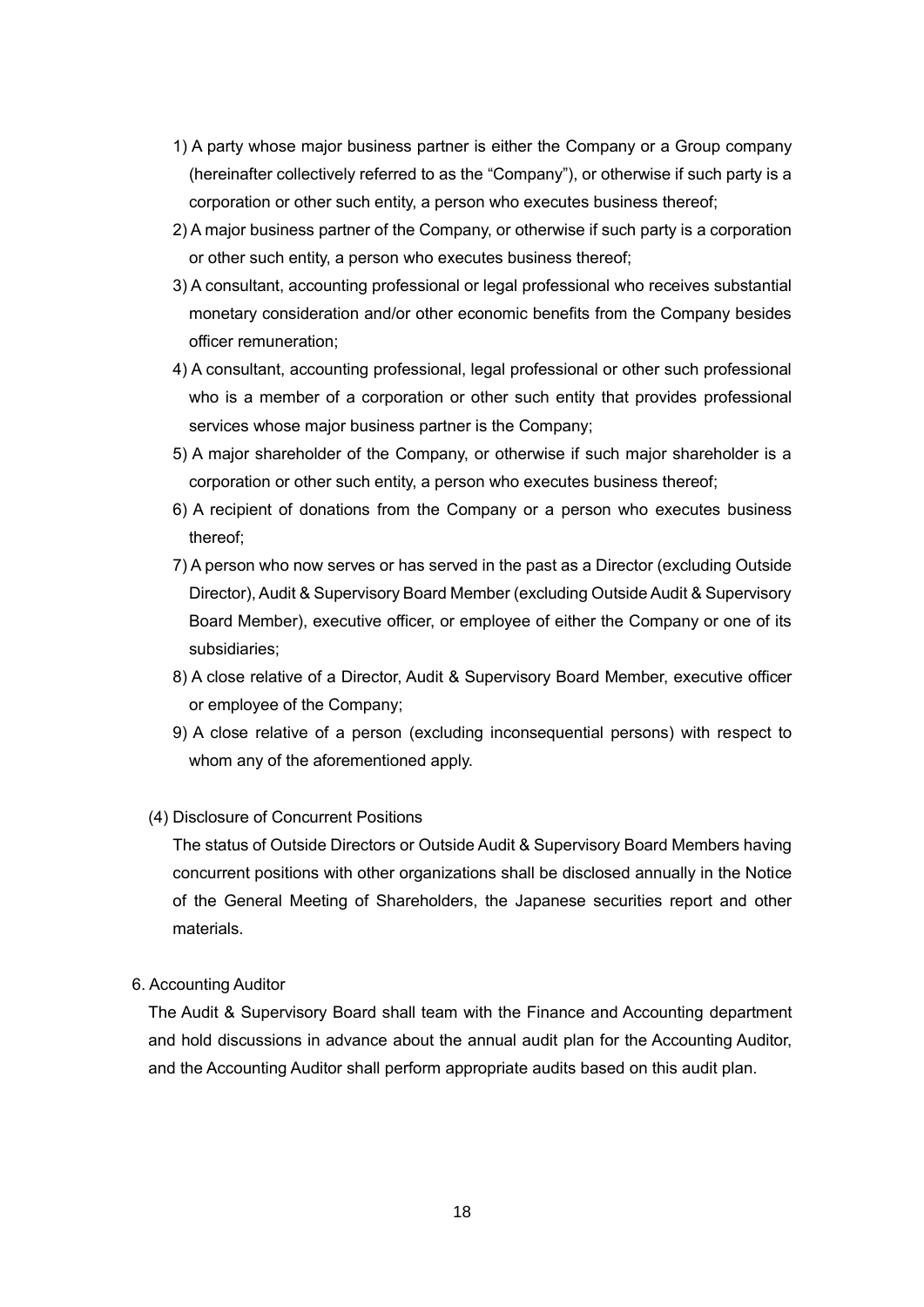# (1) Evaluation and Confirmation by Audit & Supervisory Board

In accordance with the "Policy on Dismissal or Non-Reappointment of Accounting Auditor," the Audit & Supervisory Board shall decide whether or not to re-appoint the Accounting Auditor based on an evaluation. In addition, the Audit & Supervisory Board shall check the independence and expertise of the Accounting Auditor.

# (2) Ensuring Appropriate Audits

To ensure that audits are properly performed, the Accounting Auditor shall hold sufficient discussions in advance with the finance and accounting division regarding the audit plan schedule, the estimated auditing time, and other matters, while the Audit & Supervisory Board shall approve the validity of the audit plan. The Accounting Auditor shall meet and talk with Directors, the officer responsible for finance and accounting, as well as senior management members including each executive officer on a planned basis, as well as when necessary.

(3) Coordination with Audit & Supervisory Board Members and Internal Auditors

The Accounting Auditor and the Audit & Supervisory Board Members shall work together through preparing the accounting audit report, the report on quarterly review results, and on other initiatives. In addition, three-way meetings between the Audit & Supervisory Board Members, the Accounting Auditor and internal auditors shall be held regularly, thereby allowing all parties involved to share information and build stronger coordination.

- (4) Handling Misbehavior, Improprieties and Problems
	- 1) If the Accounting Auditor discovers any misbehavior and makes a request for appropriate handling of the matter, or if the Accounting Auditor points out any improprieties or problems, based on instructions from the Representative Director, members of senior management including each business executive officer shall take the central role in performing a speedy investigation and taking corrective measures.
	- 2) The Audit & Supervisory Board shall receive a report on the investigation and the results of corrective measures, etc. Full-time Audit & Supervisory Board Members shall take the lead role in working with the internal audit division and other related divisions to check the appropriateness of the investigation, as well as make a request to the Representative Director for corrective measures if necessary.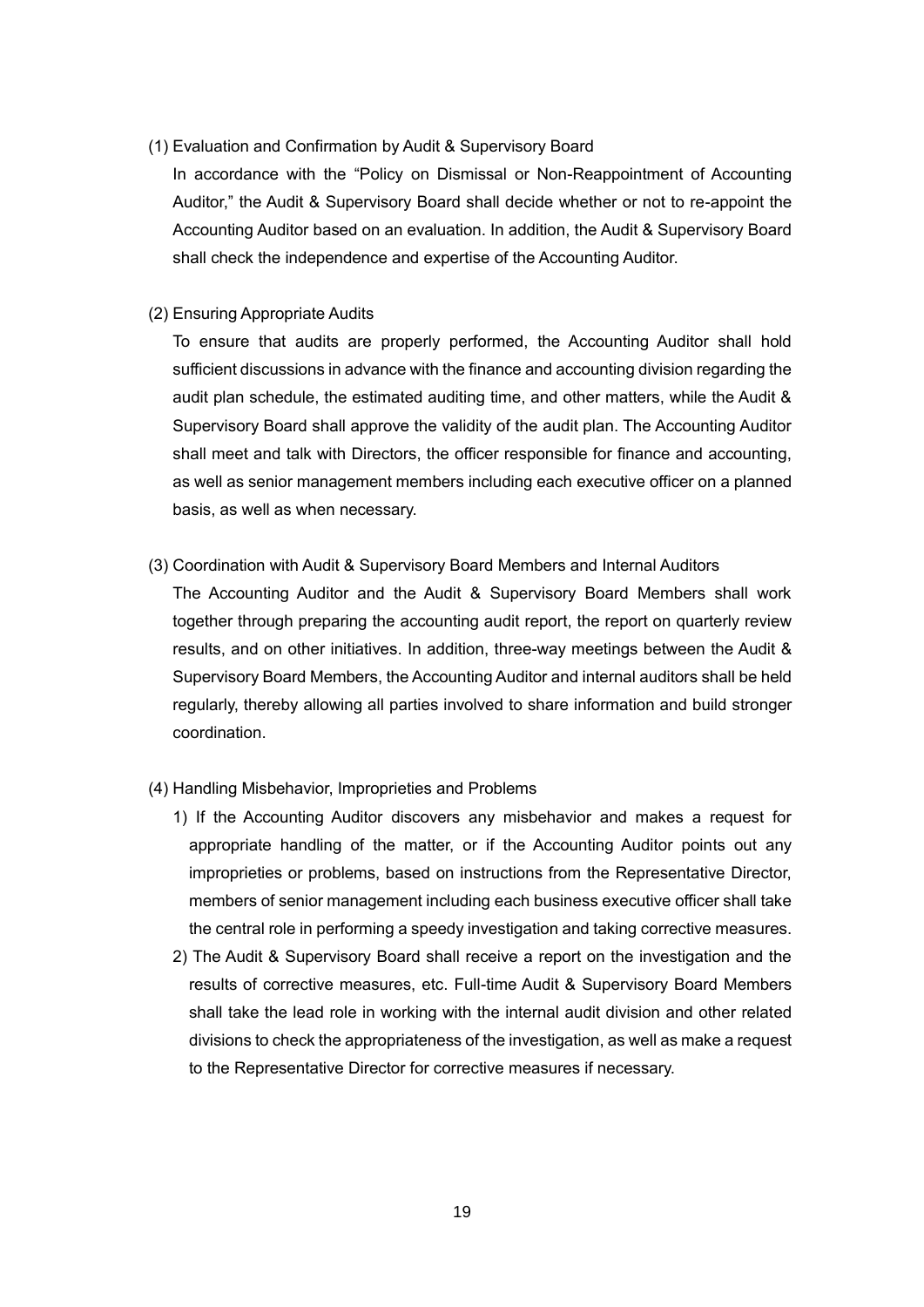7. Support Framework, Training Policy

The Company shall have a support framework to continually provide Directors and Audit & Supervisory Board Members with necessary information to help them fulfill their roles and duties effectively.

- (1) Support Framework
	- 1) The Company shall establish a support framework that enables it to provide necessary and adequate information at the necessary time to allow Directors to effectively fulfill their role and duties.
	- 2) By participating in key business strategy meetings for the overall Group, such as the "Management Plan Unveiling," as well as by observing key Group business sites, including those overseas, participants are able to better understand the business strategies and how these strategies are being advanced, as well as given opportunities to proactively get involved in business activities.
	- 3) As a system to help Audit & Supervisory Board Members smoothly perform their duties, employees in the internal audit division shall be appointed to assist Audit & Supervisory Board Members.
	- 4) Audit & Supervisory Board Members shall exercise their authority to perform investigations in accordance with the Companies Act. In addition, if a Director or employee discovers a fact that could potentially inflict marked damage on the Company, he/she shall immediately report this fact to an Audit & Supervisory Board Member, even if there is no request to do so from an Audit & Supervisory Board Member.
	- 5) If a Director or Audit & Supervisory Board Member believes it to be necessary, he/she shall obtain advice from an outside expert at the Company's expense.
	- 6) The internal audit division shall regularly hold meetings with the full-time Audit & Supervisory Board Members, and provide audit reports in a planned manner to the Board of Directors and the Audit & Supervisory Board, thereby enhancing the provision of information to as well as bolstering coordination with Outside Directors and Outside Audit & Supervisory Board Members.
- (2) Training Policy

So that the Directors and Audit & Supervisory Board Members are able to fulfill their various roles and duties, the Company shall ensure opportunities in a regular and planned manner for them to obtain and improve the necessary knowledge regarding laws and regulations, finance, the management environment that surrounds the Group, new technology, etc.